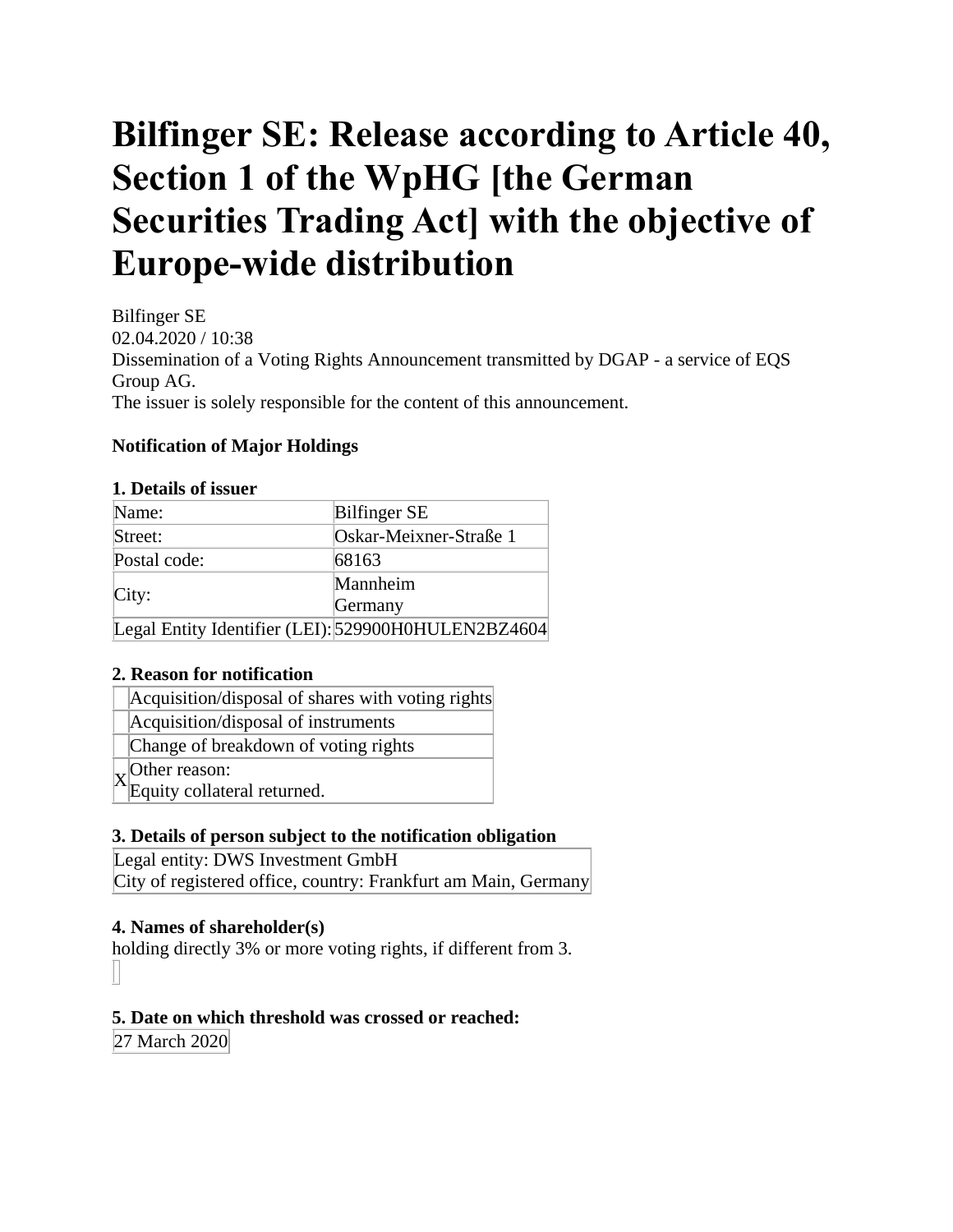# **6. Total positions**

|                          | % of voting rights<br>attached to shares | % of voting rights both in %<br>through instruments<br>(total of 7.a.) (total of $7.b.1 + 7.b.2$ ) | Total of<br>$(7.a. +$<br>7.b.) | Total number of voting<br>rights pursuant to Sec. $41$<br>WpHG |
|--------------------------|------------------------------------------|----------------------------------------------------------------------------------------------------|--------------------------------|----------------------------------------------------------------|
| <b>New</b>               | 2.71 %                                   | 0.00 %                                                                                             | $2.71\%$                       | 44209042                                                       |
| Previous<br>notification | 3.69 %                                   | 0.00 %                                                                                             | 3.69 $%$                       |                                                                |

## **7. Details on total positions**

#### **a. Voting rights attached to shares (Sec. 33, 34 WpHG)**

| $\sigma$ $\sigma$ |                                                                                         |          |        |          |
|-------------------|-----------------------------------------------------------------------------------------|----------|--------|----------|
| <b>ISIN</b>       | Absolute                                                                                |          | In $%$ |          |
|                   | Direct                                                                                  | Indirect | Direct | Indirect |
|                   | $ ({\rm Sec. 33 WpHG}) ({\rm Sec. 34 WpHG}) ({\rm Sec. 33 WpHG}) ({\rm Sec. 34 WpHG}) $ |          |        |          |
| DE0005909006      |                                                                                         | 1196085  | 0.00 % | 2.71 %   |
| <b>Total</b>      |                                                                                         | 1196085  | 2.71 % |          |

#### **b.1. Instruments according to Sec. 38 (1) no. 1 WpHG**

| Type of    | Expiration or | Exercise or conversion |          | Voting rights Voting rights |
|------------|---------------|------------------------|----------|-----------------------------|
| instrument | maturity date | period                 | absolute | in $\%$                     |
|            |               |                        |          | 0.00 %                      |
|            |               | Total                  |          | 0.00 %                      |

## **b.2. Instruments according to Sec. 38 (1) no. 2 WpHG**

| Type of    | Expiration or | Exercise or                  | Cash or physical   Voting rights | Voting                  |
|------------|---------------|------------------------------|----------------------------------|-------------------------|
| instrument | maturity date | conversion period settlement |                                  | absolute rights in $\%$ |
|            |               |                              |                                  | 0.00 %                  |
|            |               |                              | Total                            | 0.00 %                  |

#### **8. Information in relation to the person subject to the notification obligation**

 $X_{\text{underal}}^{\text{Person}}$  subject to the notification obligation is not controlled nor does it control any other undertaking(s) that directly or indirectly hold(s) an interest in the (underlying) issuer (1.).

Full chain of controlled undertakings starting with the ultimate controlling natural person or legal entity:

| Name | least $3\%$ or more) | % of voting rights (if at \ % of voting rights through instruments)<br>$(if at least 5\% or more)$ | Total of both (if at<br>least $5\%$ or more) |
|------|----------------------|----------------------------------------------------------------------------------------------------|----------------------------------------------|
|      |                      |                                                                                                    |                                              |